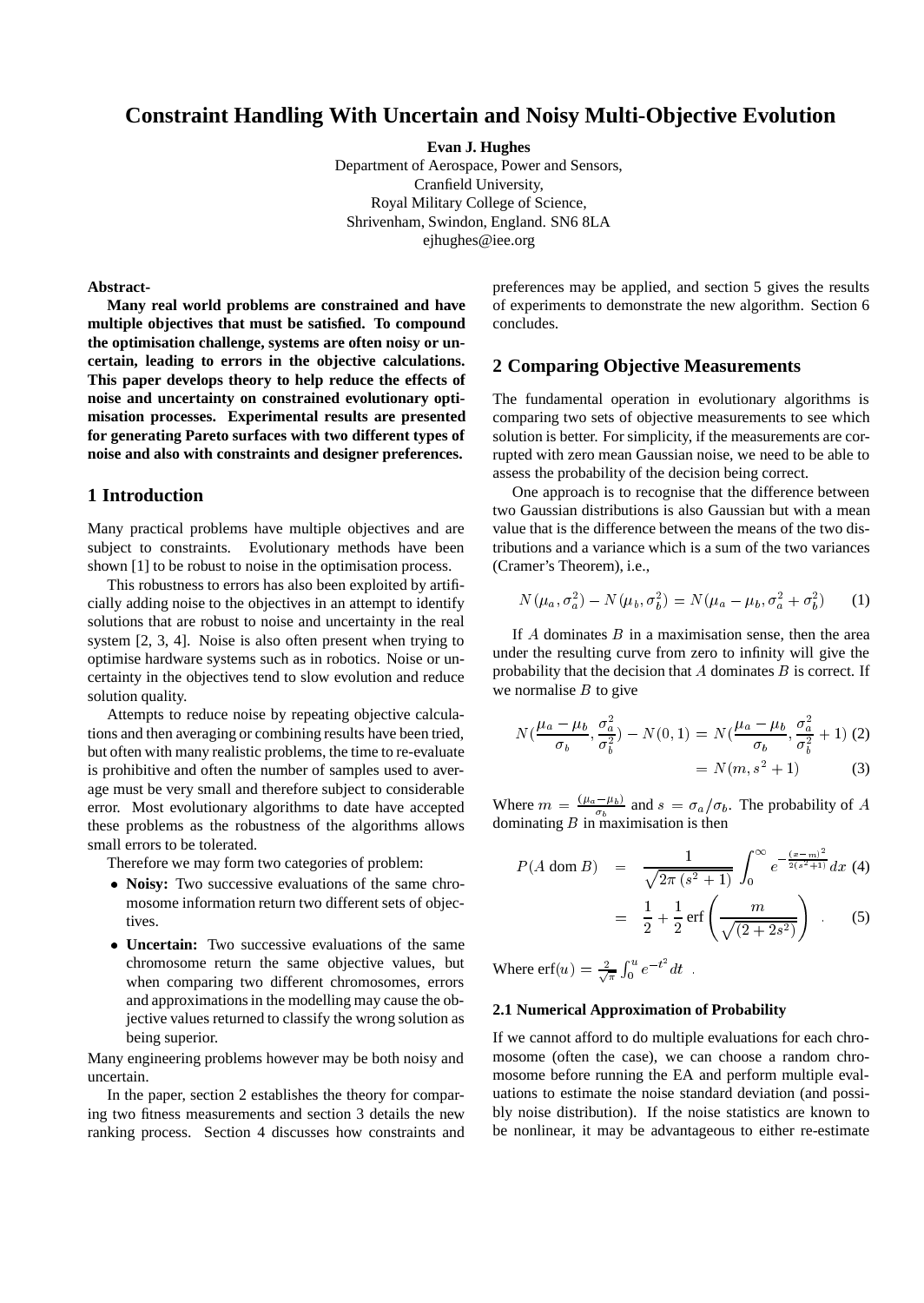the statistics every few generations from an average chromosome, or even from the current population. When the same standard deviation is used for comparing two objective values,  $\sigma_n = \sigma_a = \sigma_b$  therefore  $s = 1$ . Thus the probability is only determined by the value of m.

As the case of  $s = 1$  is likely to be the most commonly used, we can tailor the equations specifically. Thus the probability of sample  $A$  dominating sample  $B$  in maximisation  $(P(A > B))$  is

$$
P(A > B) = \frac{1}{2} + \frac{1}{2} \operatorname{erf}(\frac{m}{2})
$$
  
=  $\frac{1}{2} + \frac{1}{2} \operatorname{erf}(\frac{A - B}{2\sigma_n})$ , (6)

therefore if  $A = 0$ ,  $B = 5$  and  $\sigma_n = 1$ ,  $P(A > B) = 0$  as expected.

Unfortunately, the error function  $erf(x)$  is not easy to calculate quickly. Recognising that (5) is sigmoidal in shape, other standard sigmoidal curves have been fitted to give a good approximation to the curve, but allow the probability to be calculated quickly. Figure 1 shows the curve approximation and  $(7)$  &  $(8)$  show the equations. The results of the two different approximations are so similar to each other, they appear as a single line on the graph.

$$
P(A > B) \approx \frac{1}{2} (1 + \tanh \frac{m}{0.8\sqrt{2 + 2s^2}})
$$
 (7)

$$
P(A > B) \approx \frac{1}{1 + e^{-\frac{2.5 m}{\sqrt{2 + 2s^2}}}}
$$
(8)



Figure 1: Approximation of  $P(A > B)$  against m, dashed curve is (5)

The small errors in the approximation can be tolerated as a tradeoff for the speed gain. Further improvements in calculation speed may be obtained for certain problems by utilising the decomposition of  $tanh(A + B)$ . This is detailed in [5].

| Table 1: Ranks of example fitness values            |  |  |  |  |  |  |  |
|-----------------------------------------------------|--|--|--|--|--|--|--|
| Value $A \mid B \mid C \mid D \mid E \mid F \mid G$ |  |  |  |  |  |  |  |
| Rank 0 1 2 2 4 5 6                                  |  |  |  |  |  |  |  |

In practice, setting  $\sigma_n = 0$  will give a divide by zero error, so this case must be trapped and with double precision numbers,  $\sigma_n = 1E - 10$  is a good substitute.

If we have two,  $k$  objective, independent fitness measurements with corresponding objective values  $A_1 \ldots A_k$ , and  $B_1 \ldots B_k$ , the probabilities  $P(A \leq B)$ ,  $P(A > B)$ , and non-domination or equivalence  $(P(A \equiv B))$  are simply

$$
P(A < B) = \prod_{j=1}^{k} P(A_j < B_j)
$$
\n
$$
P(A > B) = \prod_{j=1}^{k} P(A_j > B_j) = \prod_{j=1}^{k} (1 - P(A_j < B_j))
$$
\n
$$
P(A \equiv B) = 1 - P(A < B) - P(A > B) \tag{9}
$$

## **3 Probabilistic Ranking and Selection**

#### **3.1 Introduction**

Ranking is often employed to prevent a superior solution dominating the early populations in the evolutionary process. The conventional ranking process, however, does not take the uncertainty in the measured fitness values into account. The following sections provide a fresh view of the ranking process and develop theory for multi-objective ranking of uncertain fitness measurements.

## **3.2 Single Objective Ranking**



Figure 2: Fitness values to be ranked

Figure 2 shows seven fitness values to be ranked. If we are minimising, the best fitness value is the lowest. In the case shown, value *A* will get rank 0, and value *G* will be rank 6. Values *C* and *D* are equal and therefore should be assigned the same rank. We can assign rank values as shown in Table 1.

If we did not have a tie between *C* & *D*, we could use the linear selection equation (10) to calculate probabilities of selection, based on the ranked fitness, where  $n$  is the number of fitness values and  $R_i$  is the rank of individual i. The sum of the rank values on the denominator will sum to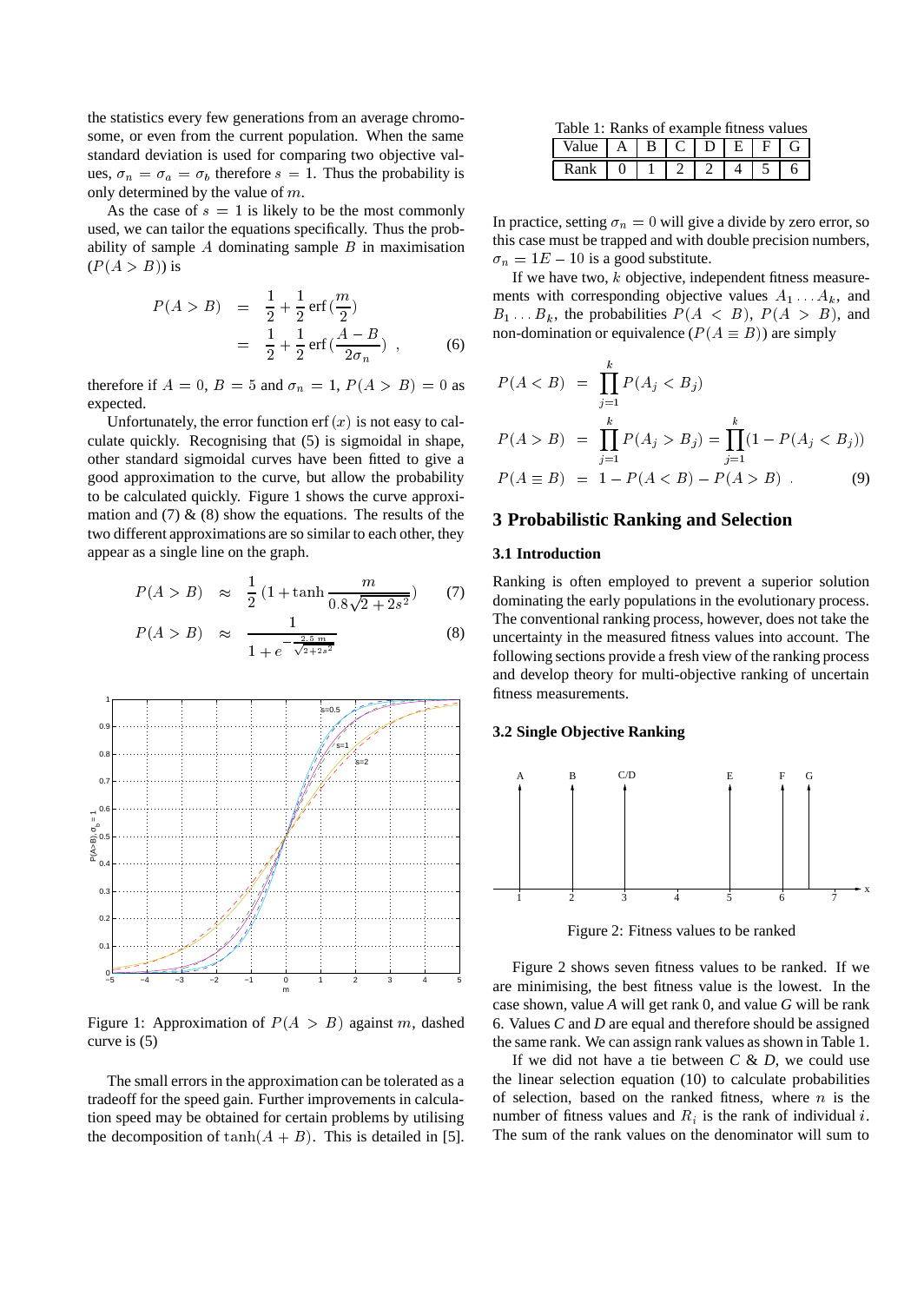$n(n-1)/2 = 21$  which is the sum of the arithmetic series zero to six, therefore the best individual will get a probability of selection of  $2/n$  and the worst a probability of zero.

$$
P(\text{select}_i) = \frac{(n-1) - R_i}{\sum_{j=1}^n R_j} = \frac{2((n-1) - R_i)}{n(n-1)} \tag{10}
$$

If we use the rank values in Table 1 with both the tied fitness values being given the best 'untied' rank, we find that  $\sum_{i=1}^{n} R_i = 20$ . Alternatively, as *C* & *D* are tied, it may the sum of the ranks is no longer consistent, and in this case, be better to penalise them both a little and therefore take an average of the rank positions they could have shared, i.e., give them both a rank of 2:5. This would return the overall sum to be <sup>21</sup> and would be consistent, no matter how many fitness values share a rank. This is the method most used for ranking a vector of data.

We can view the ranking process as counting the number of fitnesses that dominate the fitness of interest [6]. If a fitness equal to the current one is encountered, then it is half dominating, and half dominated by the current fitness value. Therefore we can create the rank position numbers by this simple counting process. For example, *E* is dominated by *A, B, C & D* and therefore has a rank of <sup>4</sup>. Value *C* is dominated by *A&B* but is tied with *D* and so gets a rank of 2:5.

Alternatively, we could consider the dominating / not dominating decision as being the *probability* that each fitness value dominates the value of interest. For example, if we consider fitness *C*, the probability that *A* dominates *C* is one. The probability that *G* dominates *C* is zero. The probability that *D* dominates *C*, from (5) with  $m = 0$ , is  $P = 0.5$ . Thus we can represent the rank position as the sum of probabilities of domination as shown in (11), where  $P(F_j > F_i)$  is the probability that fitness value  $j$  dominates fitness value  $i$ .

$$
R_i = \sum_{j=1}^{n} P(F_j > F_i) \Big|_{i \neq j}
$$
 (11)

the contract of the contract of the contract of the contract of the contract of

In (11), we have to be sure not to compare fitness  $F_i$  with itself. If we did, we would get an extra probability of 0:5 added to the sum. We can therefore include  $F_i$  in the sum, but subtract the effect of comparing the fitness with itself. This is shown in (12).

$$
R_i = \sum_{j=1}^{n} P(F_j > F_i) - 0.5
$$
 (12)

As (12) is based on probability, if the fitness values are uncertain, we can use (5) or the approximations (7)  $\&$  (8) to calculate the probability of domination. For example, if fitness values *A* to *G* have a standard deviation of  $\sigma_n = 1$ , the rank positions (using (7)) compared to the no noise case are shown in Table 2.

With  $\sigma_n = 0$ , we have conventional ranking and the probabilities will range from  $2/n$  to zero. If  $\sigma_n = \infty$ , all of the fitness values will be assigned the same rank, and will have a probability of selection of  $1/n$ .

Table 2: Ranks with uncertainty of  $\sigma_n = 0$  and  $\sigma_n = 1$ 

| Value          | Rank ( $\sigma_n = 0$ ) | Rank ( $\sigma_n = 1$ ) |
|----------------|-------------------------|-------------------------|
| А              |                         | 0.38                    |
| B              |                         | 1.27                    |
| $\overline{C}$ | 2.5                     | 2.31                    |
| D              | 2.5                     | 2.31                    |
| E              |                         | 4.17                    |
| $\overline{F}$ |                         | 5.07                    |
| G              |                         | 5.49                    |

## **3.3 Multi-Objective Ranking**

With multiple objectives, we now have three possible outcomes from comparing the two fitness values: *A* dominates *B*, *A* is dominated by *B*, and *A* and *B* are non-dominated. If we apply the single objective ranking equation, we find that the total of the rank positions is no longer  $n(n-1)/2$ as we now have to account for the non-domination. If we have no noise, for two fitness values, where *A* dominates *B*,  $P(A > B) = 1, P(A < B) = 0, \text{ and } P(A \equiv B) = 0$ Therefore when we sum the probabilities of domination, the contribution from this pair will be <sup>1</sup>. If the fitness values are non-dominated, the corresponding probabilities are  $P(A > B) = 0$ ,  $P(A < B) = 0$ , and  $P(A \equiv B) = 1$ . We have now lost the value <sup>1</sup> from the probability of domination calculations, therefore reducing the sum of ranks total. This state will be the same when we compare *A* to *B* and when we compare *B* to *A*, therefore if we sum the total probability of non-domination, this will give us twice what was lost from the rank calculations.

If we consider the ranking case for a single dimension, if *A* and *B* are identical, we cannot choose between them and so add in 0.5 to the sum. With non-domination, we also have the situation where we cannot choose between objectives and should therefore add 0.5 to the sum as required. In the case of uncertain measurements, we can multiply the value of  $0.5$  by the probability of non-domination, and still subtract off  $0.5$  to allow for comparing the individual with itself, thereby maintaining the sum of the rank positions as  $n(n-1)/2$ . Thus we can add the non-domination term into (12). The rank calculation for multi-objective ranking is shown in  $(13)$ , where *n* is the number of fitness measurements.

$$
R_i = \sum_{j=1}^{n} P(F_j > F_i) + \frac{1}{2} \sum_{j=1}^{n} P(F_j \equiv F_i) - 0.5 \quad (13)
$$

This *probabilistic ranking* equation allows chromosomes to be selected based on uncertain multi-objective fitness measurements. For the objectives shown in Fig. 3, we can calculate the rankings in order to minimise the fitness values. Table 3 shows ranks (R) for no noise, and one standard deviation noise.

In the example, we see that *A* is non-dominated with *B, C, D, & E* and therefore gets a rank of <sup>2</sup>. Fitness *B* is non-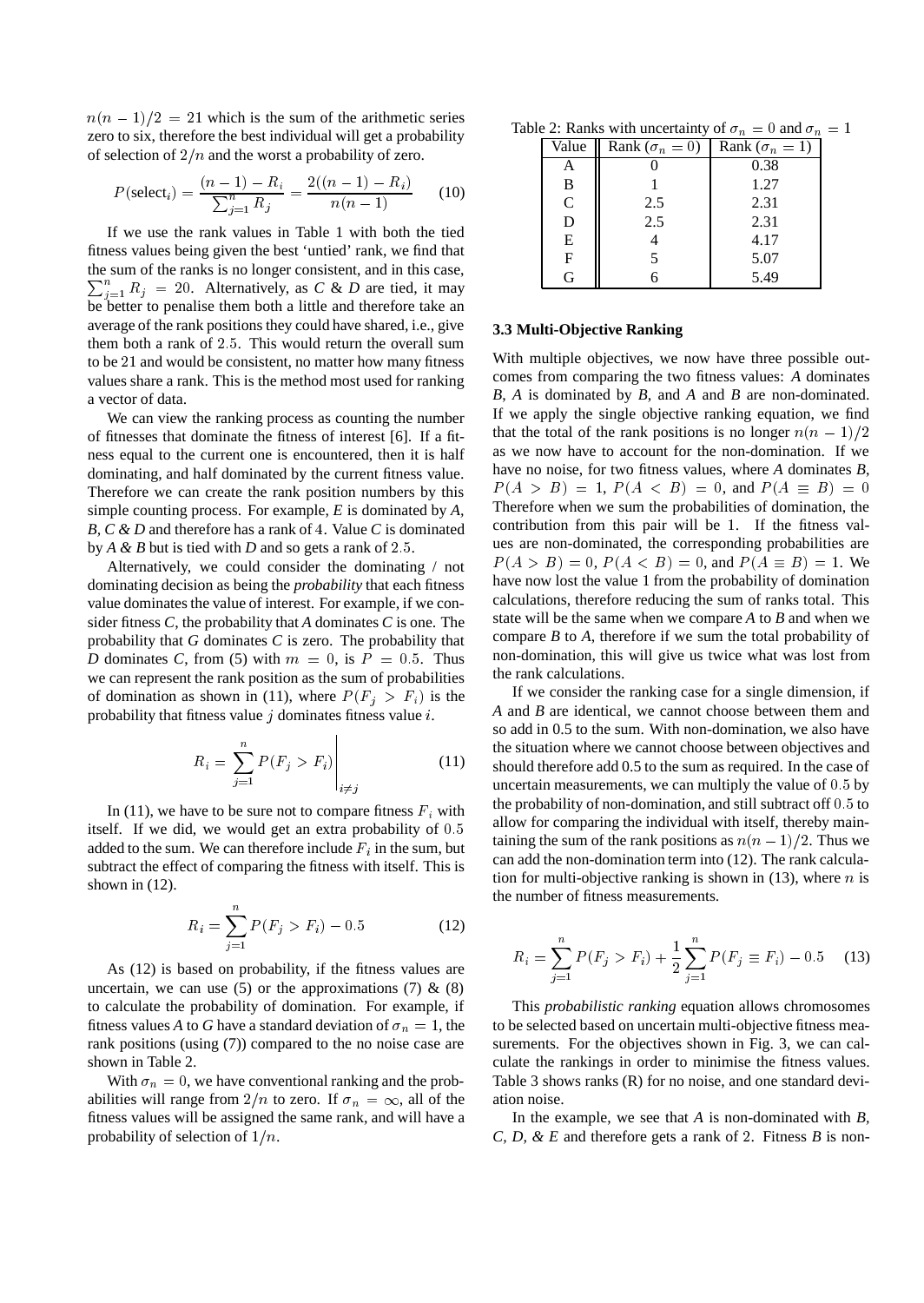Table 3: Ranks with uncertainty of  $\sigma_n = 0$  and  $\sigma_n = 1$ 

| Value          | $R(\sigma_n=0)$ | $R(\sigma_n=1)$ |  |
|----------------|-----------------|-----------------|--|
| A              |                 | 2.27            |  |
| B              | 1.75            | 1.65            |  |
| $\overline{C}$ | 1.5             | 1.42            |  |
| D              | 1.5             | 1.92            |  |
| E              | 3.25            | 3.22            |  |
| F              | 5.0             | 4.53            |  |

dominated with *A, C, & D* but shares an objective value with *E*, thus being half dominating and half non-dominated with *E*, the rank of *B* is 1.5 from the three non-dominated points and 0:25 from *E*, giving a total of 1:75. We also see that each of the columns of Table 3 sums to 15 ( $= n(n-1)/2$ ) as expected. The ranking process is  $O(n^2)$ , as are many of the other ranking methods [6, 7].



Figure 3: Multiple fitness values to be ranked

In the general noisy scenario, we see that the proximity of other fitness values, even if only close on one objective, can influence how the rank is assigned. Measurements such as *C* which are relatively well spaced out on all objectives are ranked more highly than other fitness values that are uncertain. With no noise, the basic ranking by just counting how many points dominate each fitness measurement described by Fonseca and Flemming [6] is very similar, but does not allow for the non-dominated cases. The sum of the rank values will not be consistent if non-dominated solutions are present, causing a bias towards non-dominated solutions over other solutions. The ranking used by Srinivnas and Deb [7] is based on 'layers' of non-dominated solutions and has no consistency with regards to how many layers, or ranks, are produced, therefore making calculating selection probabilities awkward.

It is interesting to note that if we require an objective to be maximised, setting  $\sigma_n$  negative will cause the probabilities to be calculated for maximisation. Setting  $\sigma_n$  negative has the same effect as negating the fitness values (the conventional way of converting from minimisation to maximisation). Therefore both minimisation and maximisation objectives may be handled easily by just setting the sign of the corresponding value of  $\sigma_n$  appropriately.

A comparison of the effects of noise on MOGA [6], NSGA [7], and these new ranking equations is given in [8]. These results show that NSGA performs badly in the presence of noise, whereas MOGA and the new equations are much better. By increasing the values of  $\sigma_n$  appropriately for the objectives, the new technique can give more stable results than both NSGA and MOGA.

## **4 Designer Preference and Constraints**

#### **4.1 Introduction**

For optimising real systems, allowing the designer to have interactive control over the evolutionary process is paramount. The designer will often want to confine the region of evolution in order to investigate an interesting region in detail and may also want to mark some objectives as being a higher priority. A simple approach to defining regions of interest is to allow the designer to specify a limit on each objective. Solutions with a corresponding value worse than the limit would be penalised. Problem parameters are also often constrained. With a single objective it is straight forward to add a *penalty function* that adds to the objective value if the parameters are out of bounds. In a multiple objective case, as the relative scalings between the objectives is not known, applying a penalty is less straight forward. The designer may also want to focus attention on certain solutions, in the case of a noisy function, the objective values will be time dependent. For a discussion of other Pareto preference techniques see [9].

#### **4.2 Parameter Constraints and Objective Limits**

The parameters defining potential problem solutions often have regions within which they must be constrained. Deb [10] provides a discussion on the different methods used to apply constraints in EA's. If possible, the constraints should be handled by the genotypic / phenotypic description to help prevent the production of fatal solutions. To describe the constraint, we can define a function  $G(\chi_i)$  as being unity if the chromosome  $\chi_i$  is wholly within a constrained region (assuming no noise or uncertainty) and zero if a constraint is violated. If the individual constraints are formulated as  $g_i(\chi_i) < 0$ , we can define an error metric as  $\epsilon_{ji} = g_j (\chi_i)$  and use (6) with the constraint noise standard deviation  $\sigma_c$  to give

$$
G_j(\chi_i) = \frac{1}{2} + \frac{1}{2} \operatorname{erf} \left( \frac{-\epsilon_{ji}}{2\sigma_c} \right) . \tag{14}
$$

Multiple constraints may be combined either by forming the product  $(15)$  of the *u* constraints, or by taking the geometrical mean (16). It is prudent not to constrain the problem too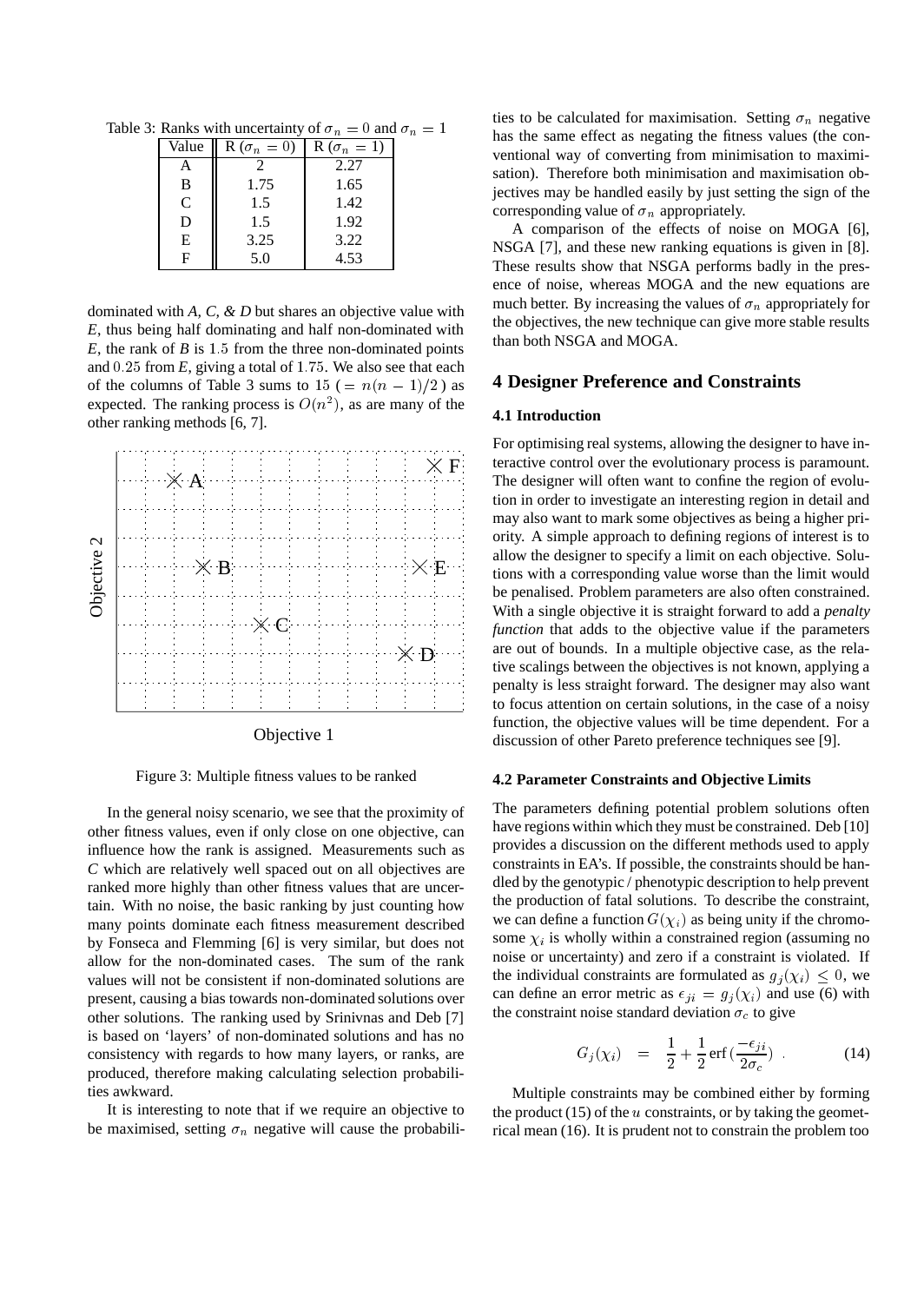highly in the early generations if possible to allow the evolutionary process to work with the greatest number of feasible solutions possible.

$$
G = \prod_{j=1}^{u} G_j \tag{15}
$$

$$
G = \sqrt[u]{G_1 G_2 \cdots G_u} \tag{16}
$$

Limits on the objectives may be applied by treating the  $k$  limits as forming a point  $Z$  in the  $k$  dimensional objective space. The probability of each individual dominating this point can be calculated  $(P(F_i > Z))$  and this probability can then be multiplied with the parameter constraint value  $G(\chi_i)$ to give  $C(\chi_i)$ .

We can apply the constraint easily to the previously developed ranking process by applying the logic of: if both chromosomes meet all constraints, the dominance probabilities are unchanged; If both violate the constraints, they are classed as being non-dominated; if one violates constraints and the other does not, the violating chromosome is classed as being dominated.

Equation 17 shows the logic expressed in a form suitable for noisy systems.

$$
P_c(A > B) = P(A > B)C(A)C(B) + C(A)(1 - C(B))
$$
  
\n
$$
P_c(A < B) = P(A < B)C(A)C(B) + (1 - C(A))C(B)
$$
  
\n
$$
P_c(A \equiv B) = 1 - P_c(A > B) - P_c(A < B)
$$
 (17)

The probabilities after the constraints have been applied may be used directly in the ranking calculation shown in (13).

With this method of applying the constraints, the sum of the ranks is preserved, compared to an alternative technique where the reversed rank of individual i is multiplied by  $C(\chi_i)$ to give  $C(\chi_x)((n-1) - R_i)$ , i.e., the constraints are applied to the ranked values. Thus a solution with good objective values that violates constraints will get a low probability of selection. With this alternative approach the sum of the ranks may not be  $n(n-1)/2$  anymore. With either technique, by modifying the rank position, objective scaling differences are no longer a problem. This approach allows the designer to specify limits on the evolution interactively as the population evolves. Sharing may also be applied and the niche count used to reduce  $C(\chi_i)$  accordingly, i.e.  $C_s(\chi_i) = C(\chi_i)/s$ , where  $s$  is the niche count for the individual. This is detailed in [5].

## **4.3 Priority**

If we have an objective with a priority of zero, it should play no part whatsoever in the ranking process. Equation 18 shows equations to allow the priorities  $\rho_i$  for each objective j to be integrated into the ranking process. The priorities  $\rho_i$  lie in the interval [0,1] with 1 being the highest priority and zero making the objective play no part in the ranking. In (18), the factor  $h$  will be zero if all of the priorities are zero. This will force all solutions to be non-dominated and so have an equal probability of selection.

$$
h = \left(1 - \prod_{j=1}^{k} (1 - \rho_j)\right)
$$
  

$$
P_p(A > B) = h \prod_{j=1}^{k} (P_c(A_j > B_j)\rho_j + (1 - \rho_j))
$$
  

$$
P_p(A < B) = h \prod_{j=1}^{k} (P_c(A_j < B_j)\rho_j + (1 - \rho_j))
$$
(18)

As the priority calculation is performed as part of the Pareto ranking process, the consistency in the sum of the ranks is maintained. Equation 18 can be used in place of (9) in calculating the domination probabilities. This elegant integrated approach to priority and constraint gives full control to the designer.



Figure 4: MOP2 objective space. No noise, Limits [0.7 0.9], No preference

### **5 Experimental Demonstrations**

#### **5.1 Introduction**

The following graphs demonstrate the effectiveness of the ranking equations under the conditions of:

- Limits on objectives.
- Objective priority.
- Parameter constraints.

Noise and uncertainty can be split into two broad categories relating to noise that occurs within the process (Type A) and measurement noise (Type B):

 **Type A Noise:** Noise is applied to the chromosome *before* the objective function is calculated, i.e.  $\mathcal{O}$  =  $F(\chi+N).$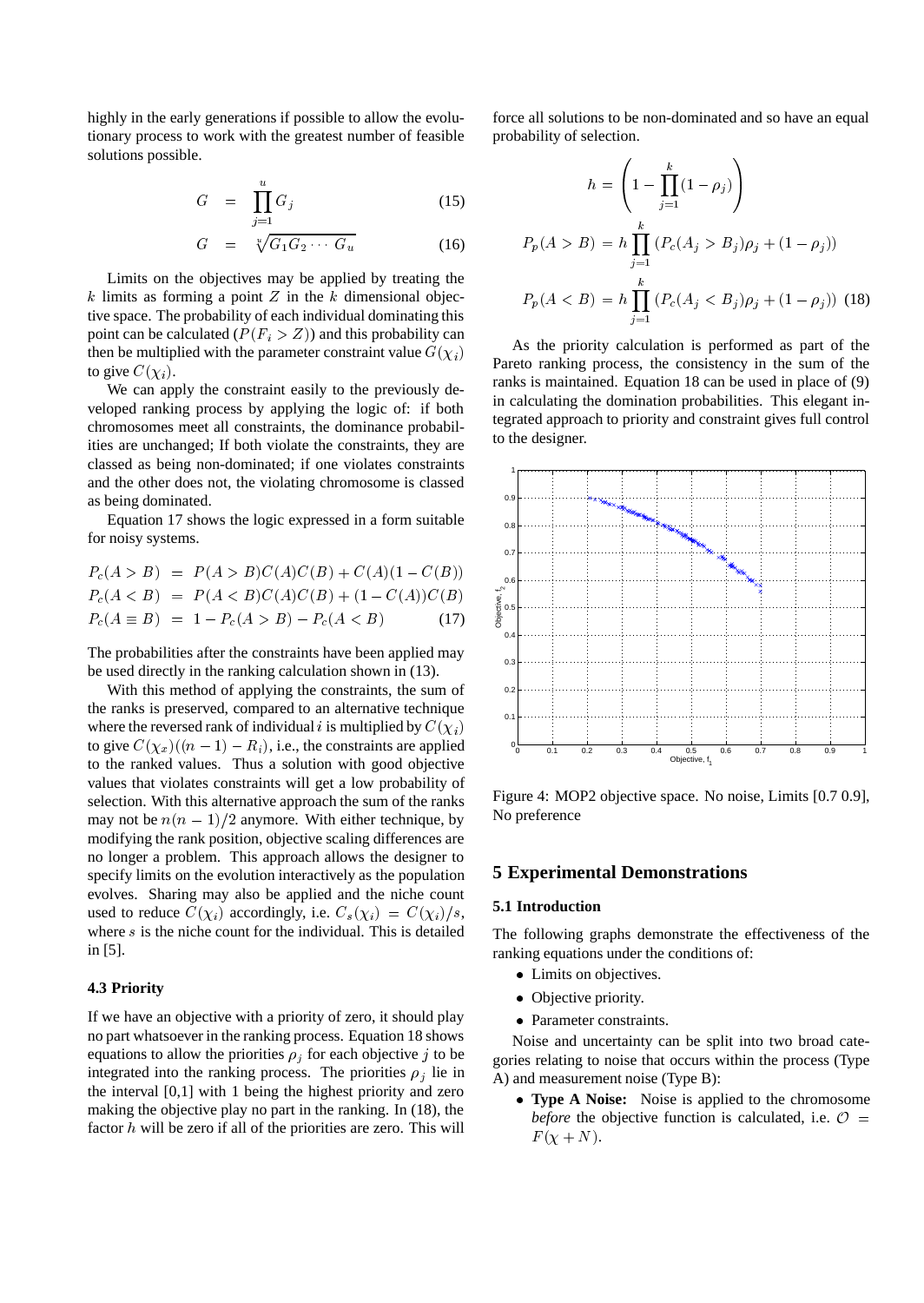**Type B Noise:** Noise is applied to the objective function *after* calculation, i.e.  $\mathcal{O} = F(\chi) + N$ .



Figure 5: MOP2 objective space. Noise  $\sigma = 0.1$ , Type A,  $\sigma_n = 0.1$ , Limits [0.7 0.9], No preference

Both types of noise are of interest and often the observed noise will be a combination of type A and B. A range of test objectives were developed for the trials. Table 4 lists the objective functions used, with either type A or type B noise as appropriate.



Figure 6: MOP2 objective space. Noise  $\sigma = 0.1$ , Type B,  $\sigma_n = 0.1$ , Limits [0.7 0.9], No preference

The evolutionary algorithm used was a simple structure with selection, crossover, and mutation. A population of 100 individuals was used with chromosomes consisting of two real-valued genes with values lying in the range [0,1]. Stochastic universal sampling was used to select individuals for breeding and then intermediate crossover at a rate of 70%

and uniformly distributed mutation at a rate of 10% were applied to generate new individuals. The best 70% were inserted back into the population. The plots shown were all taken after 50 generations.

### **5.2 Objective Limits**

Figure 4 shows the effect of applying the limits [0.7 0.9] to objectives  $f_1$  and  $f_2$  respectively with  $\sigma_n = 0$  used to give a rapid transition from constrained to unconstrained. The algorithm has identified the Pareto set within the constrained region easily.



Figure 7: MOP2 objective space. No noise, No limits, Preference [0.9 1.0], Sharing 0.005 on objectives



Figure 8: MOP2 objective space. No noise, No limits, Preference [0.5 1.0], Sharing 0.005 on objectives

Figure 5 shows how the ranking process copes with significant type A noise. The chromosome values have been per-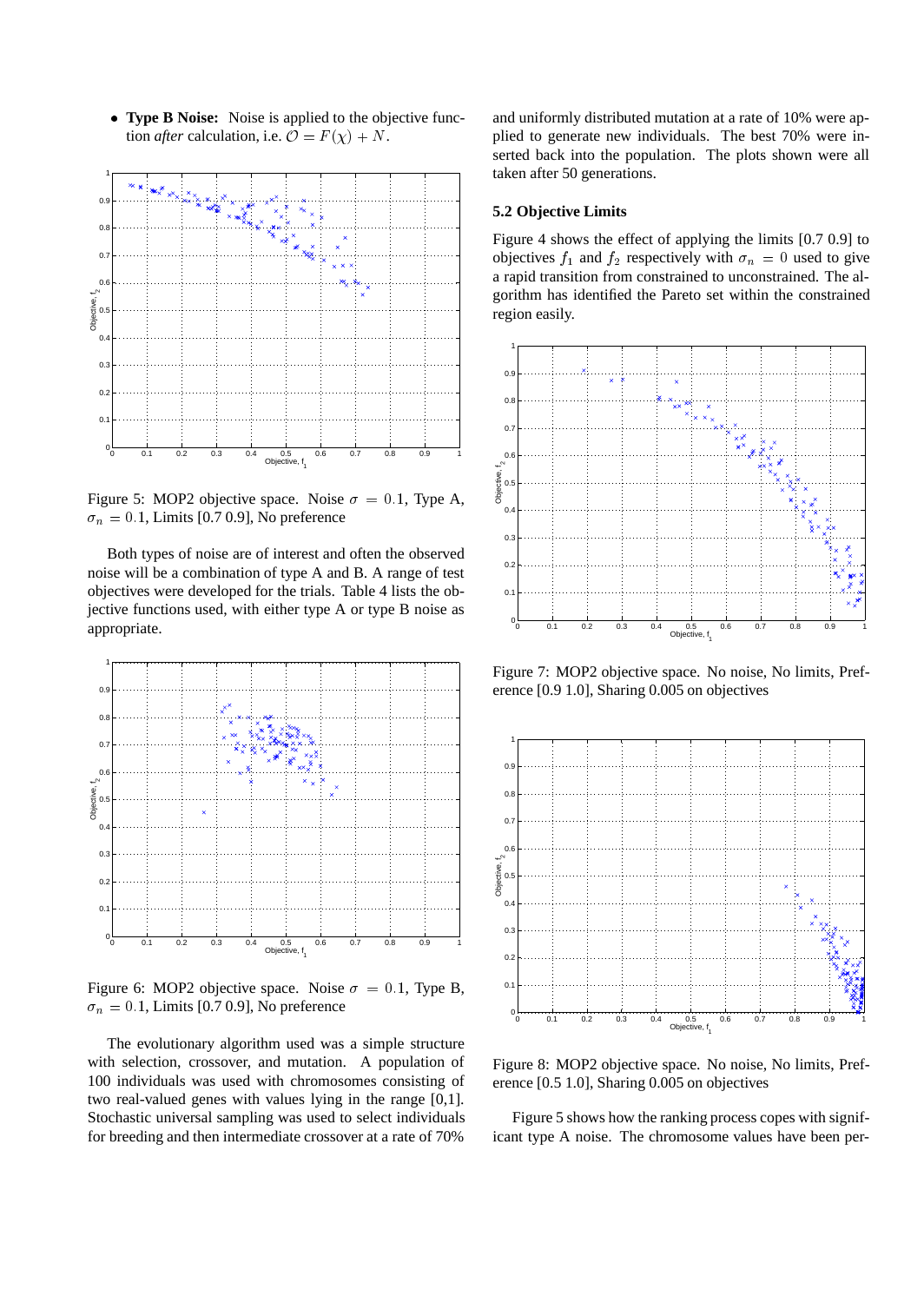|           | Table 4: Objective Functions                                                               |                                 |
|-----------|--------------------------------------------------------------------------------------------|---------------------------------|
| Objective | Definition                                                                                 | Input                           |
| MOP2 [11] | $f_1 = 1 - \exp\left(-\sum_{i=1}^{n} \left(x_i - \frac{1}{\sqrt{n}}\right)^2\right)$       | $= 4 \chi(i) - 2$<br>$x_i$      |
|           | $f_2 = 1 - \exp\left(-\sum_{i=1}^n \left(x_i + \frac{1}{\sqrt{n}}\right)^2\right)$<br>(19) |                                 |
| CON1      | $= 1.0$                                                                                    | $-\chi(1)$<br>$=$               |
|           | $f_2 = 1.0$                                                                                | $= \chi(2)$<br>$\boldsymbol{y}$ |
|           | $0.01 \ge (x-0.5)^2 + (y-0.5)^2$<br>(20)                                                   |                                 |
| CON2 [11] |                                                                                            | $-\pi\,\chi(1)$                 |
|           | $\begin{array}{rcl} f_1 & = \\ f_2 & = \end{array}$<br>$= y$                               | $=$ $\pi \chi(2)$<br>y          |
|           | $0 \ge -(x)^2 - (y)^2 + 1 + 0.1 \cos\left(16 \arctan\left(\frac{x}{y}\right)\right)$       |                                 |
|           | $0.5 \ge (x-0.5)^2 + (y-0.5)^2$<br>(21)                                                    |                                 |

turbed, leading to a smaller region in the chromosome space being responsible for the spread of objective values seen. Despite the noise, the search is still focussed in the required region.

Figure 6 shows the effect of type B noise. Here the objective value itself has been perturbed. Again the chromosomes occupy a smaller region, with the perturbed objective values still being focussed. By focusing the objectives, the spread of chromosomes is also reduced. With noisy objectives, if the objectives are constrained too much, there may be no single chromosome that will always have a perturbed solution within the constrained region. This can cause problems with genetic drift and loss of diversity within the population.

### **5.3 Objective Preference**

Often with multiple objectives, not all the objectives are of equal interest to the designer. For example, in a cost / performance tradeoff, if very high volumes are to be manufactured, the cost is often paramount.

Figure 7 shows the function MOP2 without noise or objective limits but with the priorities [0.9 1.0] specified for objectives  $f_1$  and  $f_2$  respectively. As the objectives are minimised, preferred solutions are better on  $f_2$  and therefore will be worse on  $f_1$  and so will tend to lie towards the bottom right of the plot. A small amount of sharing has been applied to reduce genetic drift. This has caused the Pareto front to smear as the sharing is applied to all individuals, rather than within Pareto layers. It is clear that  $f_2$  is dominating the results as indicated by the preference vector.

Figure 8 shows the effect of a preference vector [0.5 1.0]. Here  $f_1$  is penalised further. If the vector [0 1.0] was used, only  $f_2$  would have any influence on the ranking process. The priority vector allows priority information to be used within

the Pareto ranking process by indicating the relative merit of each objective. In this approach to priority control, if all the elements of the priority vector are unity, a full Pareto surface can be generated.



Figure 9: CONS1 chromosome space

## **5.4 Chromosome Constraints**

Figure 9 shows the chromosome locations for the problem CONS1, along with the boundary of the constrained region. Both objective values always equal unity and therefore only the constraints have any effect. A constraint spread of  $\sigma_c = 0$ was used to cause a hard transistion. It is clear that the algorithm quickly converges to the constrained region and